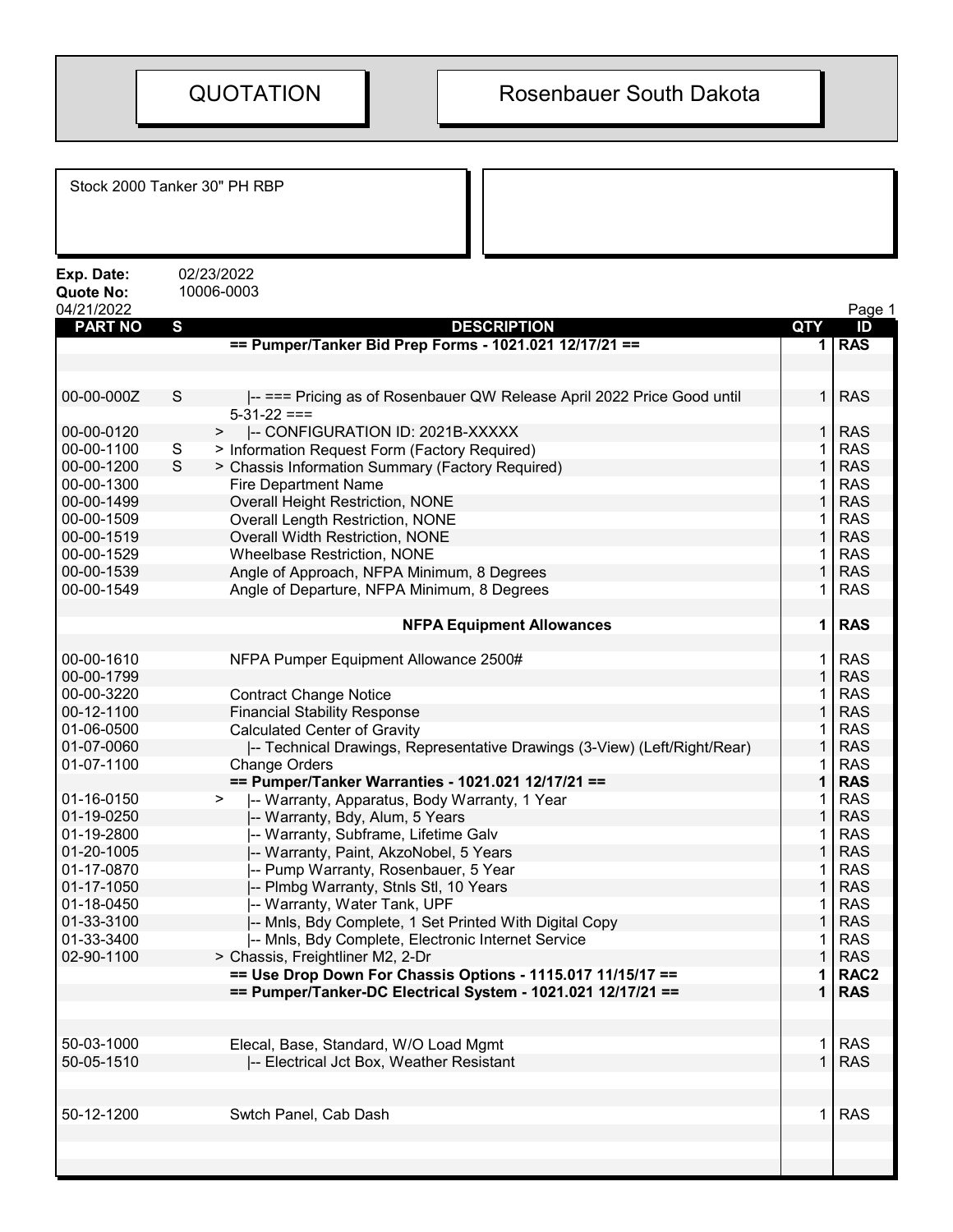| 04/21/2022                     |                                                           |                | Page 2     |
|--------------------------------|-----------------------------------------------------------|----------------|------------|
| $\mathbf{s}$<br><b>PART NO</b> | <b>DESCRIPTION</b>                                        | QTY            | ID         |
|                                |                                                           |                |            |
| 50-15-1100                     | Batteries, With Supl'd Chs                                | $\mathbf{1}$   | <b>RAS</b> |
| 50-15-3100                     | Battery Swtch, Mstr Disconnect, Chs Sppld                 | 1              | <b>RAS</b> |
| 50-15-8700                     | > Battery Charger, Mean Well PB-600-12, 40 Amp            | 1              | <b>RAS</b> |
| 50-20-1500                     | -- Shore Power Inlet, KUSS Super Auto-Eject 20A           |                | <b>RAS</b> |
| 50-20-1120                     | -- Shore Power Inlet, Left Front Cab Dr                   | 1              | <b>RAS</b> |
| 60-90-4200                     | -- Compressor, Air, Kussmaul 120V                         | 1              | <b>RAS</b> |
|                                |                                                           |                |            |
|                                |                                                           |                |            |
| 50-42-2000                     | Air Horns, (2) Hood Mntd, 24.5" Stuttertone, Chrome       | 1 <sup>1</sup> | <b>RAS</b> |
| 50-43-2000                     | I-- Air Horn Cntrl, Driver, Horn Ring, Air/Elec           | 1              | <b>RAS</b> |
|                                |                                                           |                |            |
|                                |                                                           |                |            |
|                                |                                                           |                |            |
| 51-05-1100                     | > Dome Lt, Chassis Supl'd                                 | 1 <sup>1</sup> | <b>RAS</b> |
| 51-05-6200                     | Lt, Engine Cmpt, 12 Volt LED, w/Switch                    | $\mathbf{1}$   | <b>RAS</b> |
| 51-05-9000                     | -- Switch on Light Head                                   | 1              | <b>RAS</b> |
| 51-05-6400                     | Lt, Pump Cmpt, 12 Volt LED With Swtch                     | $\mathbf{1}$   | <b>RAS</b> |
| 51-05-9000                     | -- Switch on Light Head                                   | 1.             | <b>RAS</b> |
|                                |                                                           |                |            |
|                                |                                                           |                |            |
|                                |                                                           |                |            |
|                                |                                                           |                |            |
|                                |                                                           |                |            |
|                                |                                                           |                |            |
| 52-01-1200                     | Back Up Alarm                                             | 1 <sup>1</sup> | <b>RAS</b> |
|                                |                                                           |                |            |
|                                |                                                           |                |            |
|                                |                                                           |                |            |
|                                |                                                           |                |            |
| 52-08-1009                     | -- Hand Lights, NFPA Compliance - Spl'd/Instl'd by DEPT   | $\mathbf{1}$   | <b>RAS</b> |
|                                |                                                           |                |            |
|                                |                                                           |                |            |
| 52-41-1950                     | Seat Belt Warning, Supplied w/Chassis                     | 1 <sup>1</sup> | <b>RAS</b> |
|                                |                                                           |                |            |
| 53-01-1200                     | Marker Lts, LED, DOT Requirements                         | $\mathbf 1$    | <b>RAS</b> |
| 53-02-1300                     | License Plate Brkt, Stainless, No Lt, Rr                  | 1              | <b>RAS</b> |
|                                |                                                           | $\mathbf 1$    |            |
| 53-03-0065                     | Whelen Rr DOT LED Ltng Pkg M6                             |                | <b>RAS</b> |
| 53-03-2750                     | I-- Tail/Brake Lts, Whelen, LED, M6 (Pair)                | $\mathbf{1}$   | <b>RAS</b> |
| 53-04-2750                     | -- Turn Signals, Whelen, LED w/ Arrow, M6 (Pair)          | $\mathbf 1$    | <b>RAS</b> |
| 53-06-3550                     | -- Backup Lts, Whelen, LED, M6 (Pair)                     | 1              | <b>RAS</b> |
| 53-07-1210                     | -- Tail Lt Bezel, 4 Lts, Whln M6 (Pair), ABS Chrome       | $\mathbf{1}$   | <b>RAS</b> |
| 53-05-1800                     | Turn Signals, Mid Bdy, LED Marker Lt (Pair)               | $\mathbf 1$    | <b>RAS</b> |
|                                |                                                           |                |            |
|                                |                                                           |                |            |
| 54-02-1400                     | -- Ground Lts, Cab, 2 Door, LED Pair                      | 1 I            | <b>RAS</b> |
| 54-02-2320                     | -- Step Lts, Cab, (2) Pair LED Four                       | $\overline{1}$ | <b>RAS</b> |
| 54-03-1200                     | -- Ground Lts, Pump Panel, LED, Pair                      | 1              | <b>RAS</b> |
| 54-03-1600                     | -- Ground Lts, Rr Step, LED, Pair                         | 1.             | <b>RAS</b> |
| 54-04-1999                     | -- Lt Swtch, Ground Lts w/ Park Brake                     | $\mathbf{1}$   | <b>RAS</b> |
|                                |                                                           |                |            |
|                                |                                                           |                |            |
| 54-10-1300                     | Step Lt, Fxd /Fldg Step, LED, Ea                          | $\mathbf{2}$   | <b>RAS</b> |
| 54-10-1450                     | Step Lt, Rr Tailboard, LED, Ea                            | $\overline{2}$ | <b>RAS</b> |
| 54-11-2100                     | Lt Swtch, Step/Wlkwy Lts Wired Park Brake Swtch           | 1              | <b>RAS</b> |
|                                |                                                           |                |            |
| 54-15-1280                     | -- Scene Lt, Whelen, M6ZC LED, W/Chr. trim ring<br>$\geq$ | 3              | <b>RAS</b> |
| 54-15-5300                     | -- Scene Lt Lctn, Left Side of Pump Enclsr                | $\mathbf{1}$   | <b>RAS</b> |
| 54-15-5400                     | -- Scene Lt Lctn, Right Side of Pump Enclsr               | 1              | <b>RAS</b> |
| 54-15-5700                     | -- Scene Lt Lctn, Rr Of Bdy                               | 1              | <b>RAS</b> |
|                                |                                                           |                |            |
|                                |                                                           |                |            |
|                                |                                                           |                |            |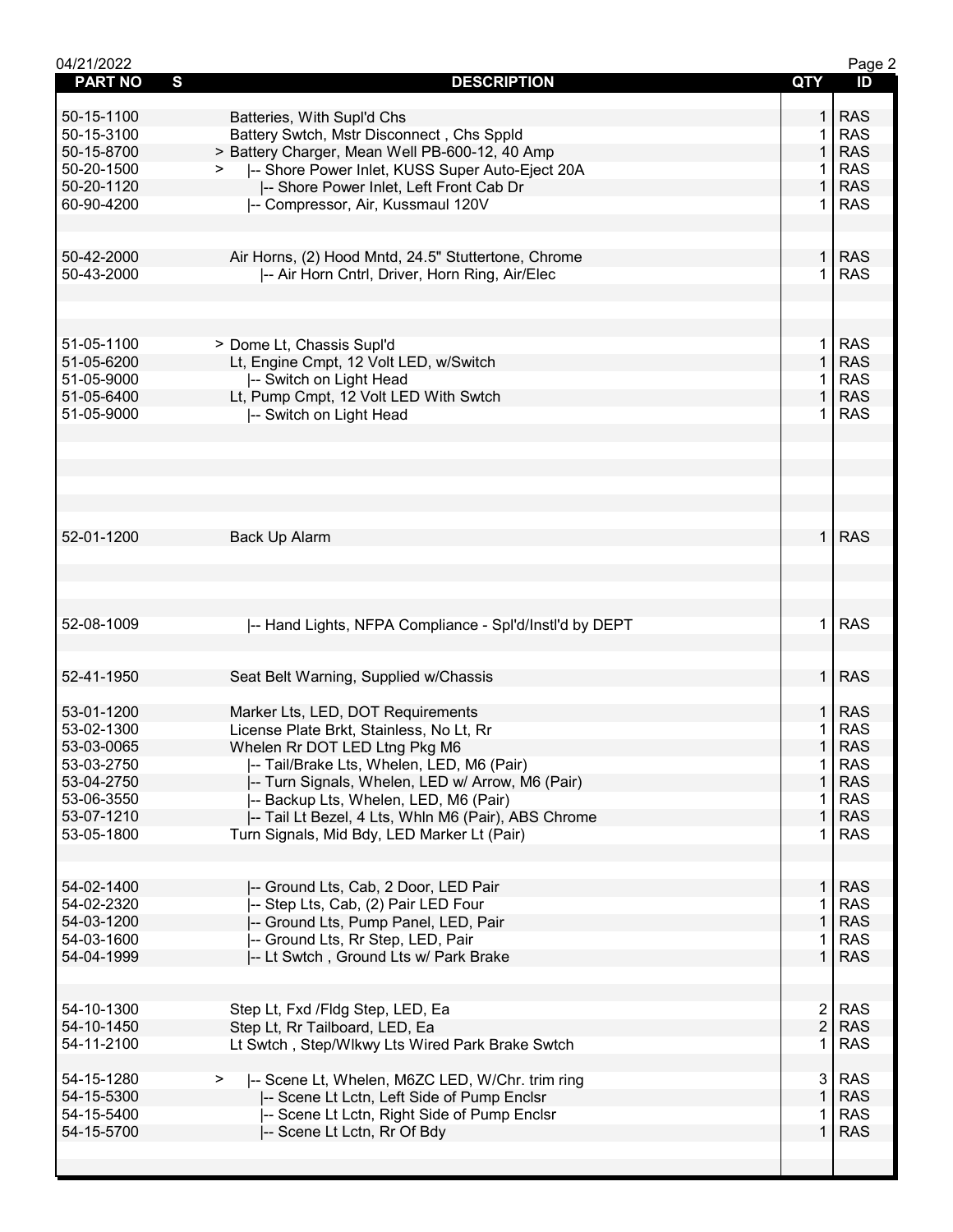| 04/21/2022     |                                                                          |                | Page 3     |
|----------------|--------------------------------------------------------------------------|----------------|------------|
| <b>PART NO</b> | $\mathbf{s}$<br><b>DESCRIPTION</b>                                       | QTY            | ID         |
| 54-15-6100     | -- Scene Lt Swtch, Cab Switch Panel                                      |                | <b>RAS</b> |
| 54-15-6700     | -- Scene Lt Swtch, Rr Scene Lts, Auto w/ Reverse                         | 1              | <b>RAS</b> |
|                |                                                                          |                |            |
|                |                                                                          |                |            |
| 55-11-1200     | > Dr Open/Hazard Wrn Lt, Flashing Red Lens                               | 1              | <b>RAS</b> |
|                |                                                                          |                |            |
|                |                                                                          |                |            |
|                |                                                                          | $\mathbf{1}$   | <b>RAS</b> |
| 56-01-1600     | Siren, Elect, Whelen 295SLSA1                                            |                |            |
| 56-02-1600     | I-- Spkr, F-S Dynamax, ES100C 100 Watt                                   | 1              | <b>RAS</b> |
| 56-02-1650     | -- Spkr Grille, Stnls Stl, "R"                                           | $\mathbf{1}$   | <b>RAS</b> |
| 56-03-1800     | -- Spkr Lctn, To Be Determined by Body Mfg                               | 1              | <b>RAS</b> |
|                |                                                                          |                |            |
|                |                                                                          |                |            |
|                |                                                                          |                |            |
|                |                                                                          |                |            |
| 57-02-1900     | I-- Lt Bar, Whelen, Justice, LED, 56" JE2NFPA<br>$\, > \,$               | 1 <sup>1</sup> | <b>RAS</b> |
| 57-10-0600     | -- Lightbar Cntrl, with Master Warning Switch                            | 1              | <b>RAS</b> |
|                |                                                                          |                |            |
|                |                                                                          |                |            |
|                |                                                                          |                |            |
| 58-71-1820     | -- Wrn Lts, Whelen, Upper Rr (2) S-LED Rotary L31 P/N L31*F              | $\mathbf{1}$   | <b>RAS</b> |
| 57-20-8100     | -- Wrn Lt, Drvr, Whelen, L31 LED Rotator Red Color Lens, Ea              | 1              | <b>RAS</b> |
| 57-20-8101     | -- Wrn Lt, Offcr, Whelen, L31 LED Rotator Red Color Lens, Ea             | 1              | <b>RAS</b> |
| 58-74-5100     | -- Stanchions, Rr Wrn Lt, Cast Alum                                      |                | <b>RAS</b> |
|                | <b>CAB WARNING LTS</b>                                                   | $\mathbf{1}$   | <b>RAS</b> |
|                |                                                                          |                |            |
|                |                                                                          |                |            |
|                |                                                                          |                |            |
| 58-03-2000     | -- Wrn Lts, Whelen, Low Frnt, (2) M6 LED                                 | $\mathbf{1}$   | <b>RAS</b> |
| 57-20-1200     | I-- Wrn Lt, Drvr, Whelen, M6, Red LED, Color Lens, Ea                    | 1              | <b>RAS</b> |
|                |                                                                          |                |            |
| 57-20-1201     | -- Wrn Lt, Offcr, Whelen, M6, Red LED, Color Lens, Ea                    | $\mathbf{1}$   | <b>RAS</b> |
| 58-01-2140     | -- Flange, Chrome, Wrn Lt, Whln, M6, Ea                                  | $\overline{2}$ | <b>RAS</b> |
|                |                                                                          |                |            |
|                |                                                                          |                |            |
| 58-09-2000     | I-- Wrn Lts, Whelen, Intrsct (2) M6 LED                                  | $\mathbf{1}$   | <b>RAS</b> |
| 57-20-1200     | I-- Wrn Lt, Drvr, Whelen, M6, Red LED, Color Lens, Ea                    |                | <b>RAS</b> |
| 57-20-1201     | -- Wrn Lt, Offcr, Whelen, M6, Red LED, Color Lens, Ea                    | 1              | <b>RAS</b> |
| 58-01-2140     | -- Flange, Chrome, Wrn Lt, Whln, M6, Ea                                  | 2              | <b>RAS</b> |
| 58-26-2400     | -- Wrn Lts, Whelen, Low Mid Bdy (2) M2 LED, in Rub Rail<br>$\langle$ $>$ | $\mathbf{1}$   | <b>RAS</b> |
| 57-20-1000     | -- Wrn Lt, Drvr, Whelen, M2, Red LED, Color Lens, Ea                     | 1              | <b>RAS</b> |
|                |                                                                          | $\mathbf 1$    |            |
| 57-20-1001     | -- Wrn Lt, Offcr, Whelen, M2, Red LED, Color Lens, Ea                    |                | <b>RAS</b> |
| 58-36-2400     | -- Wrn Lts, Whelen, Low Rr Side (2) M2 LED, in Rub Rail<br>$\langle$ >   | 1              | <b>RAS</b> |
| 57-20-1000     | -- Wrn Lt, Drvr, Whelen, M2, Red LED, Color Lens, Ea                     | 1              | <b>RAS</b> |
| 57-20-1001     | -- Wrn Lt, Offcr, Whelen, M2, Red LED, Color Lens, Ea                    | 1              | <b>RAS</b> |
|                |                                                                          |                |            |
| 58-81-2000     | -- Wrn Lts, Whelen, Low Rr (2) M6 LED                                    | 1.             | <b>RAS</b> |
| 57-20-1200     | -- Wrn Lt, Drvr, Whelen, M6, Red LED, Color Lens, Ea                     | $\mathbf{1}$   | <b>RAS</b> |
| 57-20-1201     | I-- Wrn Lt, Offcr, Whelen, M6, Red LED, Color Lens, Ea                   | 1              | <b>RAS</b> |
|                |                                                                          |                |            |
|                |                                                                          |                |            |
| 58-96-3999     |                                                                          | $\mathbf{1}$   | <b>RAS</b> |
|                | === No Body Side Traffic Lights - Pick to Select ===                     |                |            |
|                |                                                                          |                |            |
|                |                                                                          |                |            |
|                | == Pumper/Tanker-Chassis Modifications - 1021.021 12/17/21 ==            |                | 1 RAS      |
|                |                                                                          |                |            |
|                |                                                                          |                |            |
|                |                                                                          |                |            |
|                |                                                                          |                |            |
| 10-02-1100     | -- Label, Data, Fluid Levels                                             | 1.             | <b>RAS</b> |
| 10-02-1200     | -- Label, Data, Height x Length, Weight                                  |                | <b>RAS</b> |
|                |                                                                          | 1              |            |
| 10-02-1300     | -- Label, Data, "No Ride" Rr Step                                        |                | <b>RAS</b> |
|                |                                                                          |                |            |
|                |                                                                          |                |            |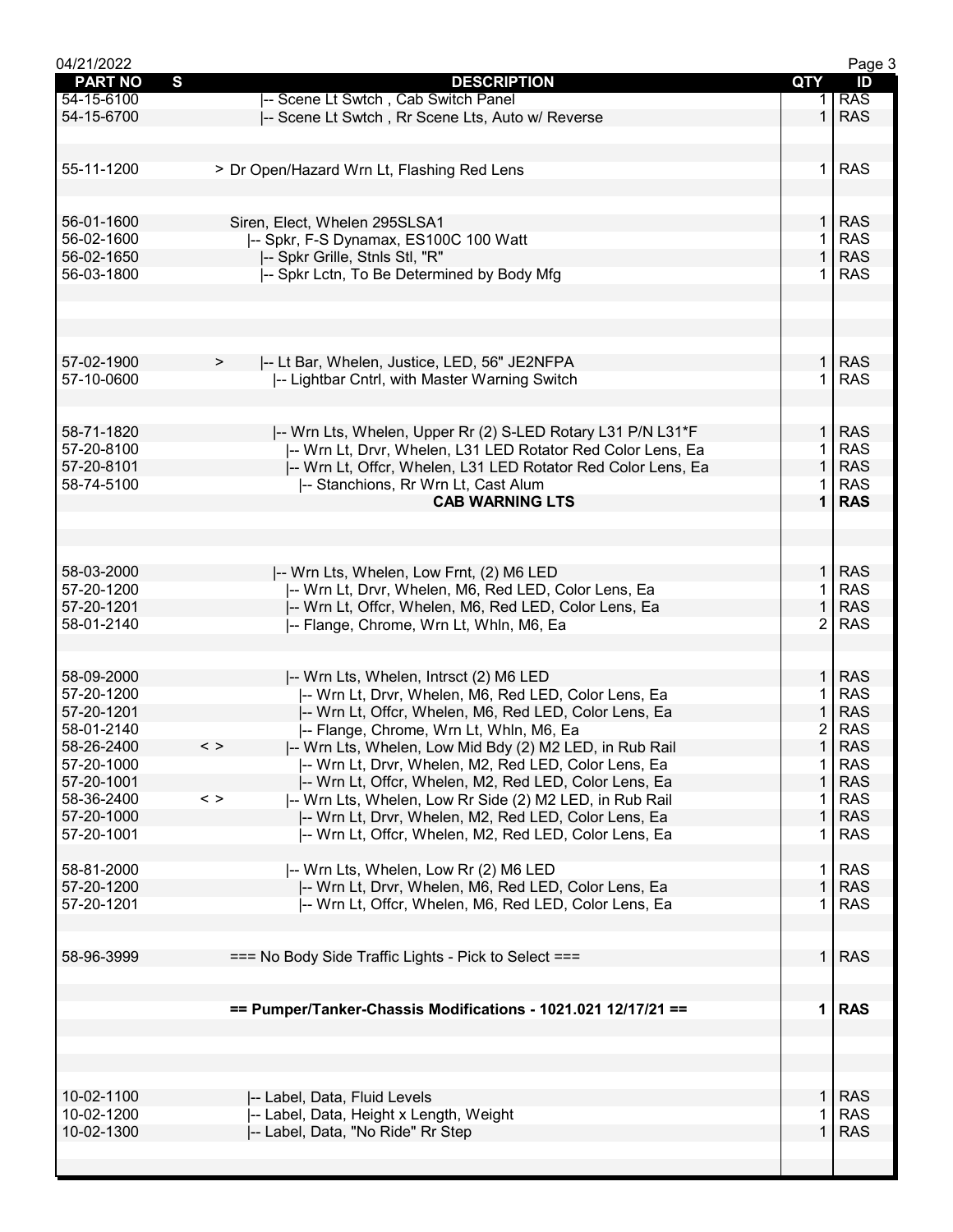| 04/21/2022     |                                                                       |              | Page 4     |
|----------------|-----------------------------------------------------------------------|--------------|------------|
| <b>PART NO</b> | S<br><b>DESCRIPTION</b>                                               | QTY          | ID         |
| 10-02-2100     | -- Label, Indicating Number of Seats                                  |              | <b>RAS</b> |
| 10-02-2500     | I-- Label, "Caution: Do Not Wear Helmet While Seated"                 | $\mathbf 1$  | <b>RAS</b> |
|                |                                                                       |              |            |
|                |                                                                       |              |            |
| 10-03-6000     | -- Tow Plates (2), Rr Frame Rail, Under Step                          | 1.           | <b>RAS</b> |
| 80-43-2400     | -- Painting, Tow Plates, Blk                                          | $\mathbf{1}$ | <b>RAS</b> |
|                |                                                                       |              |            |
|                |                                                                       |              |            |
|                |                                                                       |              |            |
| 10-04-0002     | -- Bumper, Existing Comm Bumper                                       | 1.           | <b>RAS</b> |
| 10-04-2110     | -- Bumper Ext, None, With Chassis, Commercial                         | $\mathbf{1}$ | <b>RAS</b> |
| 10-04-3560     | -- Bumper, w/Chassis                                                  |              | <b>RAS</b> |
| 10-05-9202     | -- Tow Eyes, Supplied & Shipped Loose w/ Chassis, Install (Pair)      |              | <b>RAS</b> |
|                |                                                                       |              |            |
|                |                                                                       |              |            |
| 10-06-1600     | -- Tire Pressure Indicator, Sngl Axle, Commercial, RWTG1235<br>$\geq$ | 1.           | <b>RAS</b> |
|                |                                                                       |              |            |
|                |                                                                       |              |            |
| 10-07-0100     | -- Exhaust, Horizontal Supplied With Chassis                          | $\mathbf{1}$ | <b>RAS</b> |
|                |                                                                       |              |            |
|                |                                                                       |              |            |
| 10-08-2100     | -- Mud Flaps, Rr Whls, Blk, w/ Bdy                                    | 1            | <b>RAS</b> |
|                |                                                                       |              |            |
|                |                                                                       |              |            |
|                |                                                                       |              |            |
|                |                                                                       |              |            |
|                |                                                                       |              |            |
| 10-10-0400     | -- Cab Step Overlay, 2 Dr LH Side                                     | 1            | <b>RAS</b> |
|                | >                                                                     |              |            |
| 10-10-0500     | -- Cab Step Overlay, 2 Dr RH Side<br>>                                |              | <b>RAS</b> |
|                |                                                                       |              |            |
|                |                                                                       |              |            |
|                |                                                                       |              |            |
|                |                                                                       |              |            |
|                |                                                                       |              |            |
|                |                                                                       |              |            |
|                |                                                                       |              |            |
|                |                                                                       |              |            |
|                |                                                                       |              |            |
|                |                                                                       |              |            |
|                |                                                                       |              |            |
|                |                                                                       |              |            |
|                |                                                                       |              |            |
|                |                                                                       |              |            |
|                |                                                                       |              |            |
|                |                                                                       |              |            |
|                |                                                                       |              |            |
|                |                                                                       |              |            |
|                |                                                                       |              |            |
|                |                                                                       |              |            |
|                | == Midship Pumper/Tanker Pump & Plumbing - 1021.021 12/17/21 ==       |              | $1$ RAS    |
|                |                                                                       |              |            |
| 20-27-1650     | > Pump, Rosenbauer, N 1250 GPM, Mid-ship PTO                          | 1.           | <b>RAS</b> |
| 20-27-0152     | -- Rosenbauer Pump Body, Light Alloy                                  |              | <b>RAS</b> |
| 20-29-1200     | -- Primer, Trident Air Primer, Automatic<br>>                         | $\mathbf{1}$ | <b>RAS</b> |
| 20-29-1252     | -- Primer Control - Main Pump Manual Push Button                      | 1            | <b>RAS</b> |
| 27-10-3400     | -- Pressure Gvrnr, FRC, In-Cntrl, w/Bdy, TGA300<br>$\geq$             | $\mathbf{1}$ | <b>RAS</b> |
| 20-28-3400     | -- Pump Shift, Rosenbauer, PTO, Pump and Roll<br>⋗                    | 1.           | <b>RAS</b> |
|                |                                                                       |              |            |
|                | <b>STAINLESS STEEL PUMP PLUMBING *</b>                                | $\mathbf 1$  | <b>RAS</b> |
|                |                                                                       |              |            |
| 21-00-2000     | -- Screens/Anodes, Pump                                               | 1            | <b>RAS</b> |
| 21-00-3300     |                                                                       | $\mathbf{1}$ | <b>RAS</b> |
|                | -- Piping, Stnls Stl - 1250 GPM & Up                                  |              |            |
|                |                                                                       |              |            |
|                |                                                                       |              |            |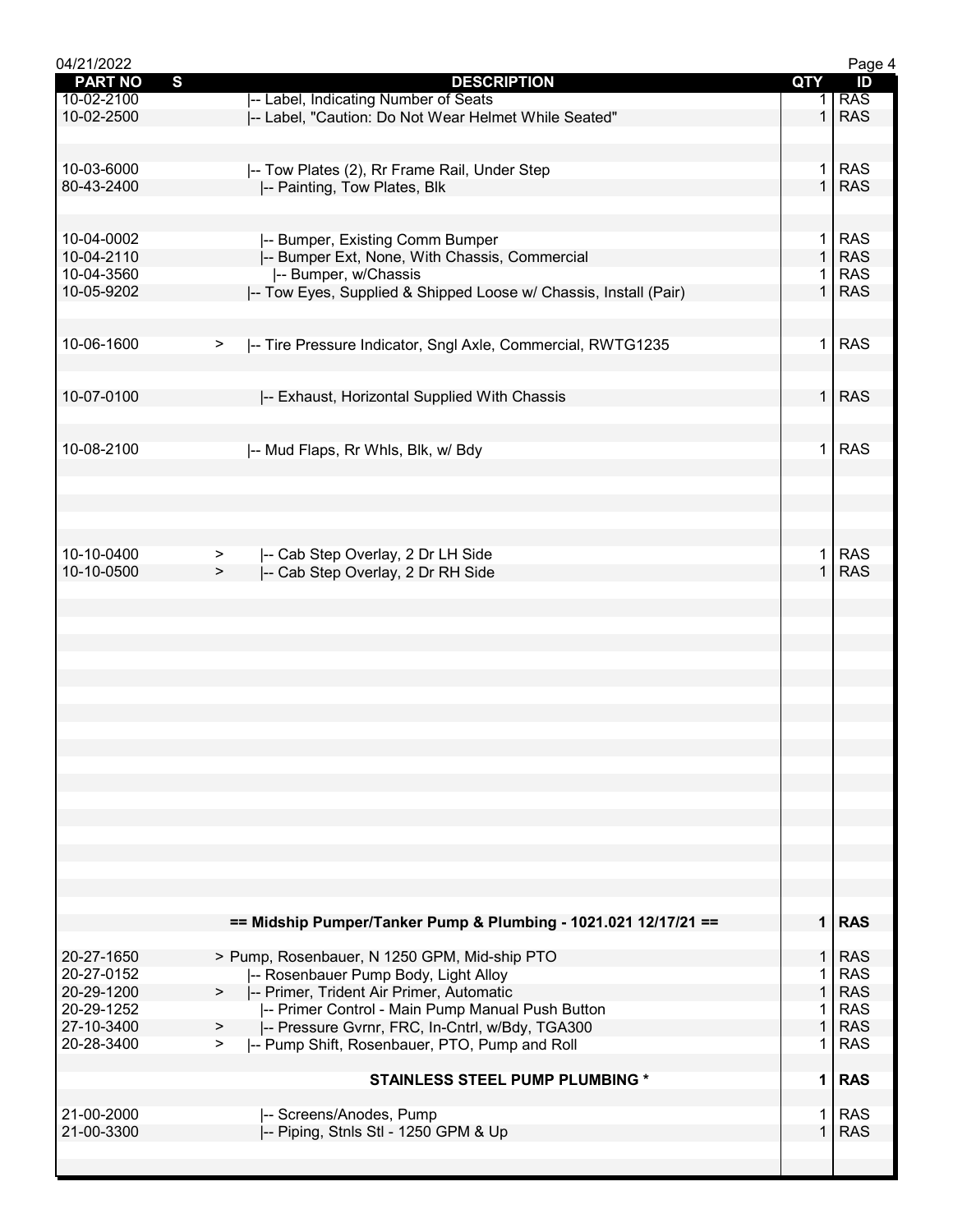| 04/21/2022     |                                                                                     |                | Page 5     |
|----------------|-------------------------------------------------------------------------------------|----------------|------------|
| <b>PART NO</b> | S<br><b>DESCRIPTION</b>                                                             | QTY            | ID         |
| 21-01-0200     | -- Pump Drain, Master, Manifold, Push Pull Type<br>$\geq$                           | 1.             | <b>RAS</b> |
| 21-01-5500     | -- Intk Manifold, Stnls Stl                                                         | 1              | <b>RAS</b> |
| 21-01-6500     | -- Dschg Manifold, Stnls Stl                                                        |                | <b>RAS</b> |
| 21-01-7100     | -- Painting, Pump & Piping, Silver                                                  | 1              | <b>RAS</b> |
| 21-01-8100     | -- Threads, National Hose (NST)                                                     | 1              | <b>RAS</b> |
| 22-03-1600     | -- Intk, Ungated, 6", LH Side                                                       | 1              | <b>RAS</b> |
| 22-41-5700     | -- Cap, 6", Chrome Long Hndl                                                        | 1.             | <b>RAS</b> |
| 22-03-2600     | -- Intk, Ungated, 6", RH Side                                                       | $\mathbf{1}$   | <b>RAS</b> |
| 22-41-5700     | -- Cap, 6", Chrome Long Hndl                                                        | 1              | <b>RAS</b> |
| 22-51-5210     | -- Tank-To-Pump, Water Tank, 3" Vlv/4" Piping, Midship, Pmpr/Tnkr<br>>              | 1              | <b>RAS</b> |
| 22-50-0100     | -- Single Tank to Pump Control - Pump Operator's Panel                              | 1              | <b>RAS</b> |
|                |                                                                                     | 1              |            |
| 24-62-1300     | -- VIv Mfger, AKR, 8000, (3")                                                       |                | <b>RAS</b> |
| 22-55-4012     | -- Intk VIv Cntrl, Pull Rod, 1/4 Turn, AKR - IC                                     | 1              | <b>RAS</b> |
| 23-02-1300     | -- Tank Fill/Cooling Line, Water Tank, 2"                                           | $\mathbf{1}$   | <b>RAS</b> |
| 24-62-1200     | -- VIv Mfger, AKR, 8000, (2")                                                       | 1.             | <b>RAS</b> |
| 22-55-4012     | -- Intk VIv Cntrl, Pull Rod, 1/4 Turn, AKR - IC                                     | $\mathbf{1}$   | <b>RAS</b> |
|                |                                                                                     |                |            |
| 20-31-3600     | Dump-Relief Vlv, Suction Side, TFT A18                                              | $\mathbf{1}$   | <b>RAS</b> |
| 20-31-4100     | Pump Cooler, Bypass-To-Tank, 3/8"                                                   |                | <b>RAS</b> |
| 20-31-5200     | Heat Exchanger, Engine, Complete                                                    | 1              | <b>RAS</b> |
|                |                                                                                     |                |            |
|                |                                                                                     |                |            |
| 20-31-1000     | -- Fire Pump Testing - Pumpers/Tankers                                              | $\mathbf 1$    | <b>RAS</b> |
| 20-31-1100     | -- Pump Test, Pumper, UL                                                            | $\mathbf{1}$   | <b>RAS</b> |
| 20-31-1500     | -- Pump Test, Label                                                                 | 1.             | <b>RAS</b> |
|                |                                                                                     |                |            |
|                |                                                                                     |                |            |
| 22-12-1100     |                                                                                     | 1.             | <b>RAS</b> |
|                | Intk, Aux, Gtd, 2-1/2", NST, Left Side                                              |                |            |
| 21-01-2502     | -- Drain/Bleeder, IC Lift-Up, Mnl 1/4 Turn - Spec Only                              | 1              | <b>RAS</b> |
| 22-41-1100     | -- Plug, 2-1/2", Chrome Rocker Lug, w/Chain                                         | $\mathbf{1}$   | <b>RAS</b> |
| 24-62-1250     | -- VIv Mfger, AKR, 8000, (2-1/2")                                                   | 1.             | <b>RAS</b> |
| 22-55-4050     | -- Intk VIv Cntrl, AKR, Mnl Swing Type-Adjacent                                     | $\mathbf{1}$   | <b>RAS</b> |
|                |                                                                                     |                |            |
|                |                                                                                     |                |            |
|                |                                                                                     |                |            |
|                |                                                                                     |                |            |
| 23-06-2200     | -- Crosslay Dschgs, (2) 1-1/2", Over Pump Panel, NST 200 ft x1-3/4-in ea<br>$\,<\,$ | 1.             | <b>RAS</b> |
|                | w/divider                                                                           |                |            |
| 21-01-2502     | -- Drain/Bleeder, IC Lift-Up, Mnl 1/4 Turn - Spec Only                              | $\overline{2}$ | <b>RAS</b> |
| 24-61-1200     | -- VIv Mfger, AKR, 8000, (2")                                                       | $\overline{c}$ | <b>RAS</b> |
| 24-53-0020     | -- Dschg VIv Cntrl, Pull Rod, 1/4 Turn, SM, AKR - IC w/Gauge<br>>                   | 2              | <b>RAS</b> |
| 27-02-1500     | $\geq$<br> -- Gauge, Dschg, IC, 2-1/2" (0-400 PSI), WF                              | $\overline{2}$ | <b>RAS</b> |
| 23-08-3300     | -- Crosslay Cvr, Alum T/P, Sngl, W/Vinyl End Flaps (Non NFPA Walking                | 1.             | <b>RAS</b> |
|                | Surface)                                                                            |                |            |
| 29-20-5600     | -- Vinyl Cover, Color, RED                                                          | $\mathbf{1}$   | <b>RAS</b> |
| 23-08-4130     | -- Crosslay Trim, Alum Angles, Both Sides                                           | $\mathbf{1}$   | <b>RAS</b> |
| 23-08-5019     | -- Crosslay Dschgs, Over Pump Panel, Normal Height                                  | 1.             | <b>RAS</b> |
|                |                                                                                     |                |            |
|                |                                                                                     |                |            |
|                |                                                                                     |                |            |
|                |                                                                                     |                |            |
|                |                                                                                     |                |            |
| 23-09-4100     | Dschg, 2-1/2", Left Side, Pump Panel, NST                                           | 1 <sup>1</sup> | <b>RAS</b> |
| 21-01-2502     | -- Drain/Bleeder, IC Lift-Up, Mnl 1/4 Turn - Spec Only                              | 1              | <b>RAS</b> |
| 24-02-1200     | -- Elbow, 2-1/2"F x 2-1/2" NST M, Chrome                                            | $\mathbf{1}$   | <b>RAS</b> |
| 24-03-1400     | -- Cap, 2-1/2", NST Chrome, Rocker Lug, w/Chain                                     | 1              | <b>RAS</b> |
| 24-61-1250     | -- VIv Mfger, AKR, 8000, (2-1/2")                                                   | $\mathbf{1}$   | <b>RAS</b> |
| 24-53-0020     | -- Dschg VIv Cntrl, Pull Rod, 1/4 Turn, SM, AKR - IC w/Gauge<br>>                   | 1              | <b>RAS</b> |
| 27-02-1500     | -- Gauge, Dschg, IC, 2-1/2" (0-400 PSI), WF<br>$\geq$                               | 1.             | <b>RAS</b> |
|                |                                                                                     |                |            |
|                |                                                                                     |                |            |
|                |                                                                                     |                |            |
|                |                                                                                     |                |            |
|                |                                                                                     |                |            |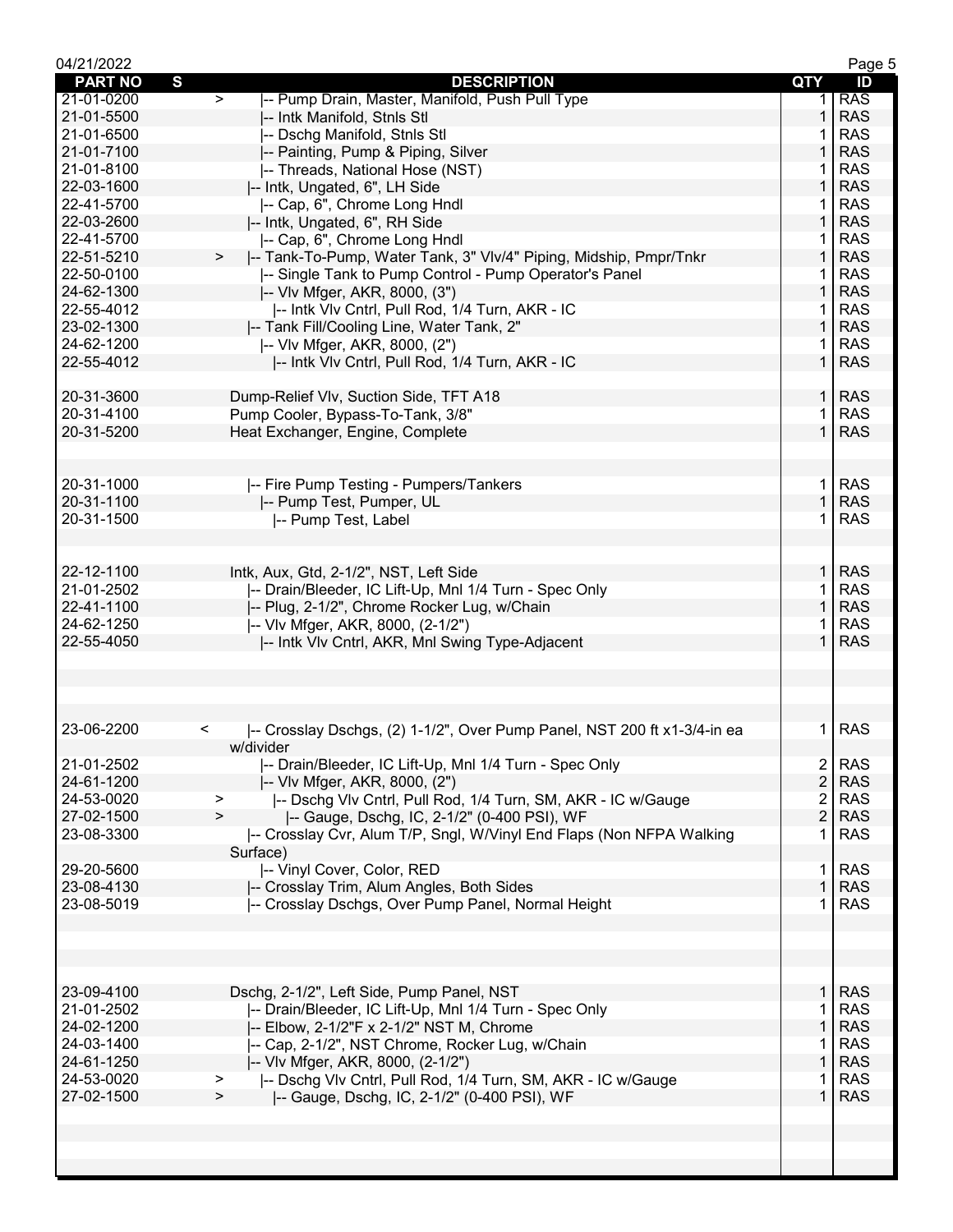| 04/21/2022     |                                                                                    |              | Page 6     |
|----------------|------------------------------------------------------------------------------------|--------------|------------|
| <b>PART NO</b> | S<br><b>DESCRIPTION</b>                                                            | QTY          | ID         |
| 23-10-4100     | Dschg, 2-1/2", Right Side, Pump Panel, NST                                         |              | <b>RAS</b> |
| 21-01-2502     | I-- Drain/Bleeder, IC Lift-Up, MnI 1/4 Turn - Spec Only                            | $\mathbf{1}$ | <b>RAS</b> |
| 24-02-1200     | -- Elbow, 2-1/2"F x 2-1/2" NST M, Chrome                                           |              | <b>RAS</b> |
| 24-03-1400     | -- Cap, 2-1/2", NST Chrome, Rocker Lug, w/Chain                                    | 1            | <b>RAS</b> |
| 24-61-1250     | -- VIv Mfger, AKR, 8000, (2-1/2")                                                  |              | <b>RAS</b> |
| 24-53-0020     | -- Dschg VIv Cntrl, Pull Rod, 1/4 Turn, SM, AKR - IC w/Gauge<br>$\geq$             | 1            | <b>RAS</b> |
| 27-02-1500     | -- Gauge, Dschg, IC, 2-1/2" (0-400 PSI), WF<br>$\geq$                              | 1.           | <b>RAS</b> |
| 23-10-5200     | Dschg, 3" x 4"NST, Right Side, Pump Panel, NST                                     | $\mathbf{1}$ | <b>RAS</b> |
| 21-01-2502     | -- Drain/Bleeder, IC Lift-Up, Mnl 1/4 Turn - Spec Only                             | $\mathbf{1}$ | <b>RAS</b> |
| 24-02-2600     | -- Elbow, LW Alum, 5" Storz x 4"F                                                  | $\mathbf{1}$ | <b>RAS</b> |
| 24-03-2200     | -- Cap, LW Alum, 5" Storz, w/Cable                                                 | 1.           | <b>RAS</b> |
| 24-61-1300     | -- VIv Mfger, AKR, 8000, (3")                                                      | $\mathbf{1}$ | <b>RAS</b> |
| 24-53-0300     | I-- Dschg VIv Cntrl, Pull Rod, 1/4 Turn, SM, AKR Slow Close - IC w/Gauge<br>$\geq$ | 1.           | <b>RAS</b> |
| 27-02-1500     | -- Gauge, Dschg, IC, 2-1/2" (0-400 PSI), WF<br>>                                   | $\mathbf 1$  | <b>RAS</b> |
|                |                                                                                    |              |            |
|                |                                                                                    |              |            |
|                |                                                                                    |              |            |
|                |                                                                                    |              |            |
|                |                                                                                    |              |            |
|                |                                                                                    |              |            |
| 23-13-3200     | Dschg, 2-1/2", Right Rr, NST                                                       | 1.           | <b>RAS</b> |
| 21-01-2502     | -- Drain/Bleeder, IC Lift-Up, Mnl 1/4 Turn - Spec Only                             | $\mathbf{1}$ | <b>RAS</b> |
| 24-02-1200     | -- Elbow, 2-1/2"F x 2-1/2" NST M, Chrome                                           | $\mathbf{1}$ | <b>RAS</b> |
| 24-03-1400     | -- Cap, 2-1/2", NST Chrome, Rocker Lug, w/Chain                                    | $\mathbf{1}$ | <b>RAS</b> |
| 24-61-1250     | -- VIv Mfger, AKR, 8000, (2-1/2")                                                  | 1.           | <b>RAS</b> |
| 24-53-0020     | -- Dschg Vlv Cntrl, Pull Rod, 1/4 Turn, SM, AKR - IC w/Gauge<br>>                  | $\mathbf{1}$ | <b>RAS</b> |
| 27-02-1500     | -- Gauge, Dschg, IC, 2-1/2" (0-400 PSI), WF<br>➤                                   | 1.           | <b>RAS</b> |
|                |                                                                                    |              |            |
|                |                                                                                    |              |            |
| 24-11-3200     | Monitor Dschg, 3", Over Midship Pump Enclsr, NPT                                   |              | $1$ RAS    |
| 21-01-2500     | -- Drain/Bleeder, IC Lift-Up, Mnl 1/4 Turn                                         | $\mathbf 1$  | <b>RAS</b> |
| 24-61-1300     | -- VIv Mfger, AKR, 8000, (3")                                                      | $\mathbf{1}$ | <b>RAS</b> |
| 24-53-0300     | -- Dschg Vlv Cntrl, Pull Rod, 1/4 Turn, SM, AKR Slow Close - IC w/Gauge<br>>       | 1.           | <b>RAS</b> |
| 27-02-1500     | -- Gauge, Dschg, IC, 2-1/2" (0-400 PSI), WF<br>$\geq$                              | $\mathbf{1}$ | <b>RAS</b> |
|                |                                                                                    |              |            |
|                |                                                                                    |              |            |
|                |                                                                                    |              |            |
|                |                                                                                    |              |            |
|                | == Pumper/Tanker-Side Mount Pump Compt - 1021.021 12/17/21 ==                      | 1            | <b>RAS</b> |
|                |                                                                                    |              |            |
|                |                                                                                    |              |            |
| 26-02-1100     | S<br>> Pump Enc, Side Mt, Extrd Alum, 30 "W                                        | 1            | <b>RAS</b> |
|                |                                                                                    |              |            |
|                |                                                                                    |              |            |
|                |                                                                                    |              |            |
| 26-10-2100     | Pump Enc Cmpt, SM, Dnnge Over Pump, Open                                           | $\mathbf{1}$ | <b>RAS</b> |
|                |                                                                                    |              |            |
| 26-30-1100     | Rng Brd, LH Pump Panel, Alum T/P, SM                                               | $\mathbf{1}$ | <b>RAS</b> |
| 26-30-1150     | Rng Brd, RH Pump Panel, Alum T/P, SM                                               | 1            | <b>RAS</b> |
|                |                                                                                    |              |            |
|                |                                                                                    |              |            |
| 26-31-1300     | Pump Side Access Door, Upper RH, S/S                                               |              | $1$ RAS    |
|                |                                                                                    |              |            |
|                |                                                                                    |              |            |
| 26-35-3200     | Pump Panel, Stnls Stl, LH/RH, SM                                                   | 1            | <b>RAS</b> |
| 26-35-1100     | -- Pump Panel, Bltd, LH                                                            | $\mathbf{1}$ | <b>RAS</b> |
| 26-35-1400     | -- Pump Panel, Hngd, RH<br>>                                                       | 1            | <b>RAS</b> |
|                |                                                                                    |              |            |
|                |                                                                                    |              |            |
|                |                                                                                    |              |            |
|                |                                                                                    |              |            |
|                |                                                                                    |              |            |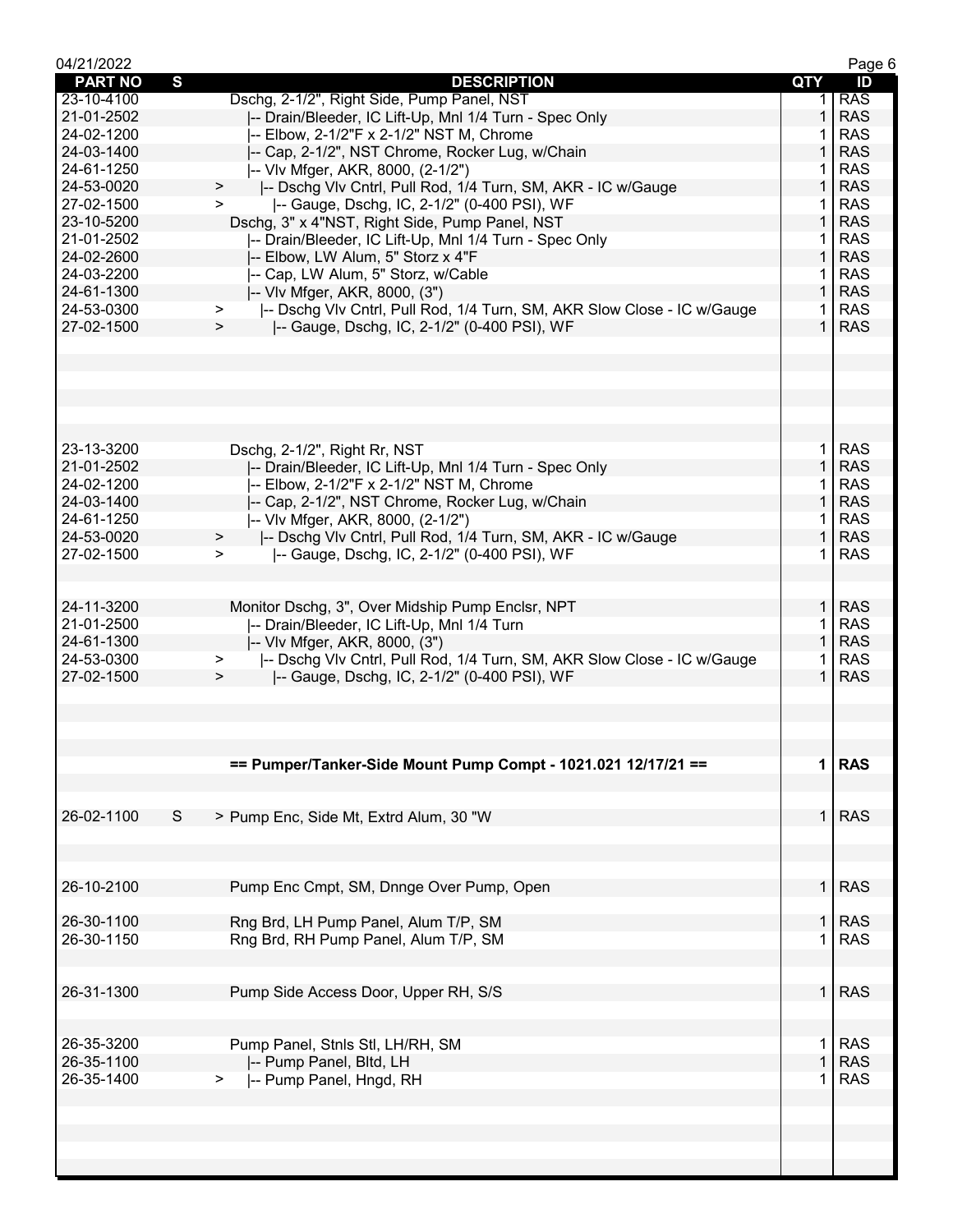| 04/21/2022     |                                                                      |                | Page 7     |
|----------------|----------------------------------------------------------------------|----------------|------------|
| <b>PART NO</b> | S<br><b>DESCRIPTION</b>                                              | QTY            | ID         |
|                |                                                                      |                |            |
| 26-55-1100     | Labels, Test Data and Safety Placards                                |                | <b>RAS</b> |
| 26-55-2400     | Labels, Innovative Controls Color Coded                              |                | <b>RAS</b> |
|                |                                                                      |                |            |
|                |                                                                      |                |            |
| 26-56-1125     | Pump Panel LED Lts, (3) Tecniq E10-W0001-1, Midship LH w/ Sw on Pmp  | $\mathbf{1}$   | <b>RAS</b> |
|                | Oprtr's Pnl                                                          |                |            |
|                |                                                                      |                |            |
| 26-56-1225     | Pump Panel LED Lts (2), Midship RH, Tecniq E10-W0001-1               | 1              | <b>RAS</b> |
| 26-56-2000     | Pump Panel Lt (1), Actuated w/Pump Engagement                        | $\mathbf 1$    | <b>RAS</b> |
|                |                                                                      |                |            |
|                |                                                                      |                |            |
| 27-01-1500     | -- Mstr Gauges, IC, 4" PSI, Pr<br>>                                  | $\mathbf{1}$   | <b>RAS</b> |
| 27-01-4100     | > Gauge, Test Taps                                                   | 1              | <b>RAS</b> |
|                |                                                                      |                |            |
|                |                                                                      |                |            |
| 27-35-1100     | Water Tank Gauge, FRC, TankVision Pro 300, Pump Panel WLA300-A00     | 1 <sup>1</sup> | <b>RAS</b> |
| 27-35-1200     | -- Water Tank Gauge, FRC, TankVision Pro 300, Rr Bdy, Remote Display | $\mathbf 1$    | <b>RAS</b> |
|                |                                                                      |                |            |
|                |                                                                      |                |            |
|                |                                                                      |                |            |
|                |                                                                      |                |            |
|                |                                                                      |                |            |
|                |                                                                      |                |            |
|                |                                                                      |                |            |
|                | == LL/LR Single Axle Pumper/Tanker - 1021.021 12/17/21 ==            |                | $1$ RAS    |
|                |                                                                      |                |            |
|                |                                                                      |                |            |
| 25-26-1900     | -- Water Tank, 2000 Gal, Pmpr/Tnkr, Poly                             | 1.             | <b>RAS</b> |
| 25-25-0060     | -- Water Tank, "T" Tank                                              | $\mathbf{1}$   | <b>RAS</b> |
| 25-44-1400     | -- Water Tank, Fill Tower, 10" x 10", <3500 Gals                     | 1              | <b>RAS</b> |
| 25-42-1100     | -- Water Tank, Base Specs, Poly                                      | $\mathbf{1}$   | <b>RAS</b> |
| 25-42-1190     | -- Water Tank, Manufacturer, No Preference, Poly                     | 1.             | <b>RAS</b> |
| 25-50-3030     | Direct Tank Fill, 4" Fireman's Friend, Rr FFE4030CF8M-F-4            | $\mathbf{1}$   | <b>RAS</b> |
| 22-41-3400     |                                                                      | 1              | <b>RAS</b> |
|                | -- Cap, 4", Chrome Rocker Lug, w/Chain                               |                |            |
| 25-62-1260     | -- Quick Dump, Rr 10", Extrnl Mt w/Swivel Dump                       | $\mathbf{1}$   | <b>RAS</b> |
| 25-62-2100     | -- Quick Dump, Rr 10", Mnl Open/Close Cntrls                         | 1              | <b>RAS</b> |
| 25-62-2550     | -- Quick Dump, Rr 10", Pntd Stl                                      | 1              | <b>RAS</b> |
| 25-62-4300     | -- Quick Dump Chute, Rr, Swivel Dump, Rosenbauer                     | 1              | <b>RAS</b> |
|                |                                                                      |                |            |
|                |                                                                      |                |            |
| 29-10-1000     | Hosebed, Grating, Extrd Alum, <180" Long                             | $\mathbf{1}$   | <b>RAS</b> |
| 29-10-5100     | -- Hosebed, Strge Cpcty, 55 Cubic Feet, Minimum                      | 1              | <b>RAS</b> |
| 29-10-8100     | Hosebed, Divider, 1/4" Alum                                          | 1              | <b>RAS</b> |
| 29-20-2000     | > Hosebed Cvr, Vinyl, <180" L, <74" W, Velcro                        |                | <b>RAS</b> |
| 29-20-5600     | -- Vinyl Cover, Color, RED                                           | $\mathbf{1}$   | <b>RAS</b> |
|                |                                                                      |                |            |
|                |                                                                      |                |            |
| 30-00-0299     | Raw Material Surcharge - Single Axle                                 | 1.             | <b>RAS</b> |
| 30-01-1900     | Bdy Const - Rosenbauer FX - 3/16" Alum - SA Pmpr/Tnkr                | $\mathbf{1}$   | <b>RAS</b> |
| 30-02-2100     | -- Alum Treadplate Compt Floors                                      | 1              | <b>RAS</b> |
|                |                                                                      |                |            |
| 30-10-1100     | -- Sub Frame, Hot-Dip Galv                                           | 1              | <b>RAS</b> |
| 31-01-1100     | -- Bdy, Frmd Alum, Pmpr/Tnkr, Up to 144"                             |                | <b>RAS</b> |
| 44-06-2200     | -- Whl Well Panel, Alum Pntd, Sngl Axle - Alum                       | $\mathbf{1}$   | <b>RAS</b> |
| 44-06-4100     | -- Fenderette, Polished Aluminum                                     | 1              | <b>RAS</b> |
| 31-01-2105     | 102" OAW, 26" Lwr Dpth Both Sides, SA LL/LR                          | $\mathbf{1}$   | <b>RAS</b> |
| 29-00-1200     | -- Hosebed, Pmpr, <180" L, 68" Wide                                  | $\mathbf 1$    | <b>RAS</b> |
| 32-03-0030     | -- Cmpt Height, 30" High Left                                        | $\mathbf{1}$   | <b>RAS</b> |
| 32-03-1030     | -- Cmpt Height, 30" High Right                                       | 1              | <b>RAS</b> |
| 32-04-1200     | Roll Up Drs, LL/LR                                                   | 1              | <b>RAS</b> |
| 30-02-1140     | -- Roll-Up Drs - Amdor                                               | 4              | <b>RAS</b> |
|                |                                                                      |                |            |
|                |                                                                      |                |            |
|                |                                                                      |                |            |
|                |                                                                      |                |            |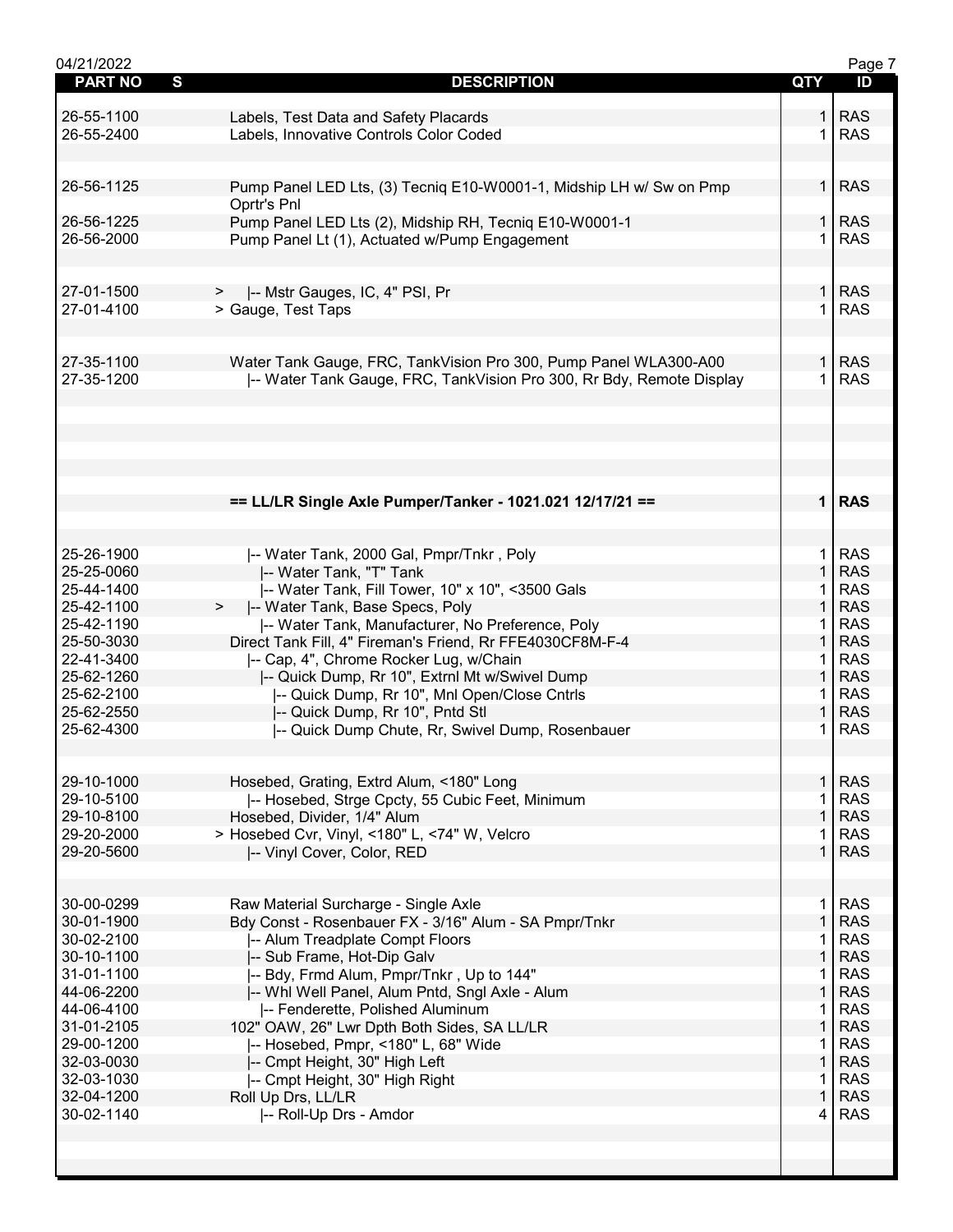| 04/21/2022     |                                                               |                | Page 8     |
|----------------|---------------------------------------------------------------|----------------|------------|
| <b>PART NO</b> | S<br><b>DESCRIPTION</b>                                       | QTY            | ID         |
|                |                                                               |                |            |
| 32-05-1030     | -- Ahd Rr Whls - Low Comp't - Roll Up Dr - Natural Finish     | 1.             | <b>RAS</b> |
| 44-40-1100     | -- Vents, Compts, Louvers, Includes Filters (Ea)              | 1              | <b>RAS</b> |
| 45-01-1050     | -- Shelving Tracks, (2) Unistrut, Alum                        | 1              | <b>RAS</b> |
| 55-01-5112     | -- Cmpt LED Lt, Luma Bar, (1) Ea Cmpt                         | 1              | <b>RAS</b> |
| 55-06-1100     | -- Cmpt Lt, Dr Swtch, Auto, Ea                                | 1              | <b>RAS</b> |
| 32-05-1630     | -- Bhnd Rr Whls - Low Comp't - Roll Up Dr - Natural Finish    | 1              | <b>RAS</b> |
| 44-40-1100     | -- Vents, Compts, Louvers, Includes Filters (Ea)              | $\mathbf 1$    | <b>RAS</b> |
| 45-01-1050     | -- Shelving Tracks, (2) Unistrut, Alum                        | 1              | <b>RAS</b> |
| 55-01-5112     | -- Cmpt LED Lt, Luma Bar, (1) Ea Cmpt                         | $\mathbf{1}$   | <b>RAS</b> |
| 55-06-1100     | -- Cmpt Lt, Dr Swtch, Auto, Ea                                | 1              | <b>RAS</b> |
|                |                                                               |                |            |
|                |                                                               |                |            |
| 32-06-1030     | -- Ahd Rr Whls - Low Comp't - Roll Up Door - Natural Finish   | $\mathbf{1}$   | <b>RAS</b> |
| 44-40-1100     |                                                               | 1.             | <b>RAS</b> |
|                | -- Vents, Compts, Louvers, Includes Filters (Ea)              |                |            |
| 45-01-1050     | -- Shelving Tracks, (2) Unistrut, Alum                        | $\mathbf{1}$   | <b>RAS</b> |
| 55-01-5112     | -- Cmpt LED Lt, Luma Bar, (1) Ea Cmpt                         | 1              | <b>RAS</b> |
| 55-06-1100     | -- Cmpt Lt, Dr Swtch, Auto, Ea                                | 1              | <b>RAS</b> |
| 32-06-1630     | I-- Bhnd Rr Whls - Low Comp't - Roll Up Door - Natural Finish | 1              | <b>RAS</b> |
| 44-40-1100     | -- Vents, Compts, Louvers, Includes Filters (Ea)              | 1              | <b>RAS</b> |
| 45-01-1050     | -- Shelving Tracks, (2) Unistrut, Alum                        | 1              | <b>RAS</b> |
| 55-01-5112     | -- Cmpt LED Lt, Luma Bar, (1) Ea Cmpt                         | 1              | <b>RAS</b> |
| 55-06-1100     | -- Cmpt Lt, Dr Swtch, Auto, Ea                                | 1              | <b>RAS</b> |
|                |                                                               |                |            |
| 33-60-1100     | Rr Bdy, Flat Back                                             | $\mathbf{1}$   | <b>RAS</b> |
| 32-08-0600     | -- No Rr Compt                                                | $\mathbf 1$    | <b>RAS</b> |
| 33-61-1300     |                                                               | 1              | <b>RAS</b> |
|                | -- Rr Step, Pmpr-Tnkr Bdy, Bolt-On, 12"                       |                |            |
|                |                                                               |                |            |
|                |                                                               |                |            |
|                |                                                               |                |            |
|                |                                                               |                |            |
| 90-02-1410     | Ladder Mtg, Side Bdy Brkts, Left Side                         | 1              | <b>RAS</b> |
| 90-03-0400     | < > Ladders, Provd'd By Purchaser/Fire Dept                   | 1              | <b>RAS</b> |
| 90-25-7100     | Suction Hose Tray, Left Side Over Cmpts (Ea)                  | $\overline{c}$ | <b>RAS</b> |
| 90-25-9300     | > Suction Hose Provd'd By, Purchaser/Fire Department          | 1              | <b>RAS</b> |
| 90-25-3199     | -- Non-Bdy Bldr Suppl'd Suction Hose, Flex, PVC, 6"x10'-MN    | $\overline{c}$ | <b>RAS</b> |
| 90-25-6120     | -- Non-Bdy Bldr Supl'd Sctn Hse Cplgs, Alum, LH FM x RLM-MN   | 2              | <b>RAS</b> |
| 90-30-3400     | > Fldg Tank Mtg, Fold Down Encld, Right Side, Pntd Match Body | $\mathbf{1}$   | <b>RAS</b> |
| 90-30-5115     | > Fldg Tank Provd'd By, Bdy Bldr sd                           | 1              | <b>RAS</b> |
|                | == Pumper/Tanker-Common Body Parts - 1021.021 12/17/21 ==     | 1 <sup>1</sup> | <b>RAS</b> |
|                |                                                               |                |            |
|                |                                                               |                |            |
| 44-01-1450     |                                                               | 1.             | <b>RAS</b> |
|                | -- Bdy Trim, Frnt Cmpt, Ht of Side Cmpts, Alum T/P            |                |            |
| 44-01-6000     | -- Catwalks Top of Side Cmpts, Alum Treadplate                | $\mathbf 1$    | <b>RAS</b> |
|                |                                                               |                |            |
|                | <b>Rr BODY DESIGN - PUMPER/TANKER</b>                         |                | $1$ RAS    |
|                |                                                               |                |            |
| 44-01-4000     | -- Bdy Trim, Entire Rr Bdy, Smooth for Chevron Stripe         | 1 <sup>1</sup> | <b>RAS</b> |
|                |                                                               |                |            |
|                |                                                               |                |            |
| 38-90-2050     | -- Access Ladder, Rosenbauer EZ Climb, Left Rr                | $\mathbf{1}$   | <b>RAS</b> |
|                |                                                               |                |            |
|                |                                                               |                |            |
| 33-70-1200     | -- Handrails, Rr Step, Vert, 30", Pair                        | 1              | <b>RAS</b> |
| 33-70-2100     | I-- Handrails, Pmpr, Below Hosebed, Horz, 48"                 | 1              | <b>RAS</b> |
|                |                                                               |                |            |
|                |                                                               |                |            |
| 44-02-1100     | -- Rub Rails, Lwr Bdy, Extrd Alum                             | $\mathbf{1}$   | <b>RAS</b> |
| 44-02-2000     |                                                               | 1              | <b>RAS</b> |
|                | -- Rub Rails, Spacers, Nylon                                  |                |            |
|                |                                                               |                |            |
|                |                                                               |                |            |
|                |                                                               |                |            |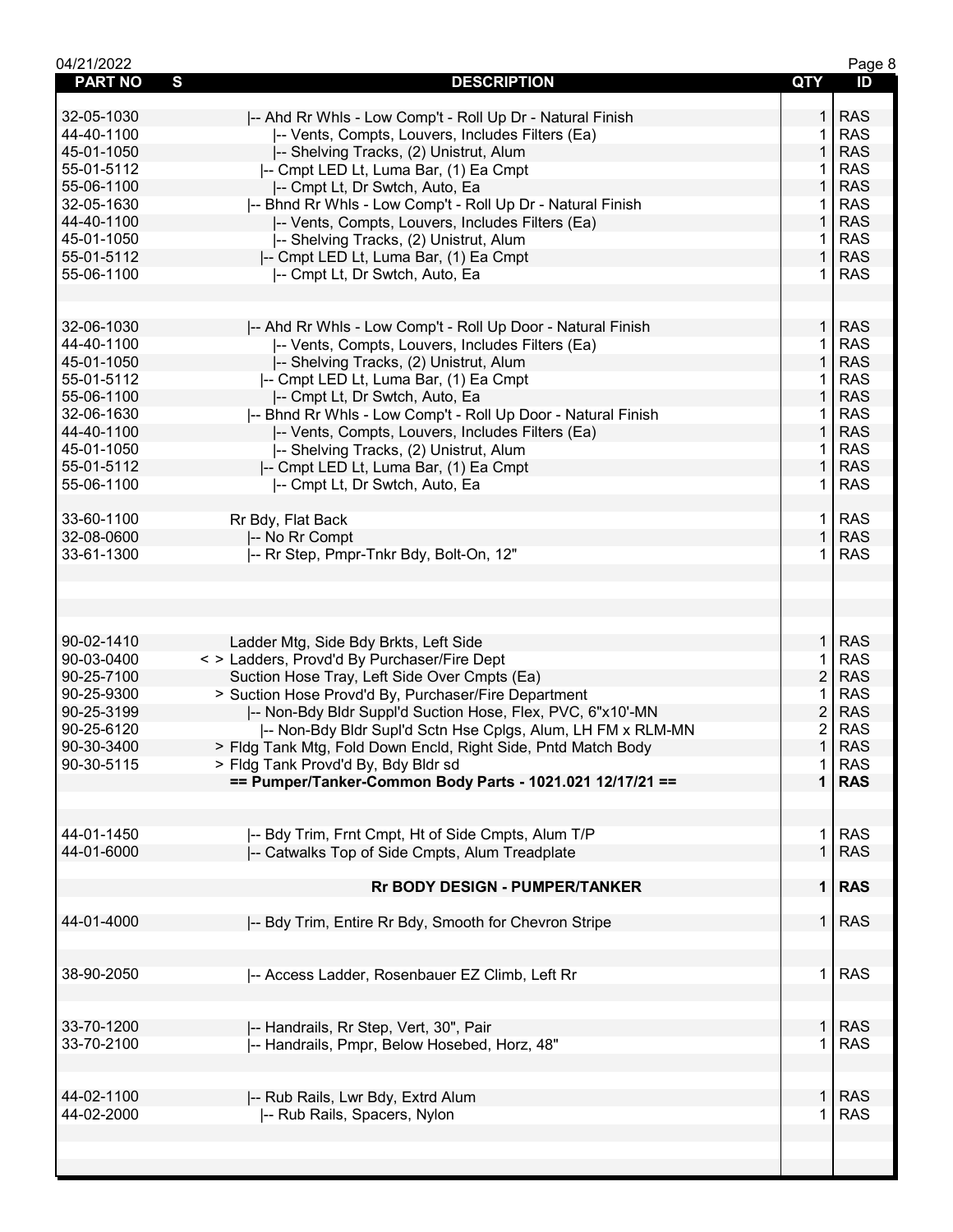| 04/21/2022               |                                                                                                          |              | Page 9                   |
|--------------------------|----------------------------------------------------------------------------------------------------------|--------------|--------------------------|
| <b>PART NO</b>           | S<br><b>DESCRIPTION</b>                                                                                  | <b>QTY</b>   | ID                       |
|                          |                                                                                                          |              |                          |
| 44-11-5100               | Whl Well Prvsns, Ahd of Whls Left Side                                                                   | 1.           | <b>RAS</b>               |
| 44-10-1600<br>44-10-6000 | >  -- Whi Well Cmpt, Sngl SCBA, Poly Tube, S/S Dr, (Fire Shopp)                                          | 1            | <b>RAS</b><br><b>RAS</b> |
| 44-11-5300               | -- Whi Well Compt, SCBA Compt Straps                                                                     |              | <b>RAS</b>               |
| 44-10-1600               | Whl Well Prvsns, Bhnd Whls Left Side                                                                     | $\mathbf 1$  | <b>RAS</b>               |
| 44-10-6000               | >  -- Whl Well Cmpt, Sngl SCBA, Poly Tube, S/S Dr, (Fire Shopp)<br>I-- Whi Well Compt, SCBA Compt Straps | 1            | <b>RAS</b>               |
| 44-11-5500               | Whl Well Prvsns, Ahd of Whls Right Side                                                                  | $\mathbf{1}$ | <b>RAS</b>               |
| 44-10-1600               | >  -- Whi Well Cmpt, Sngl SCBA, Poly Tube, S/S Dr, (Fire Shopp)                                          | 1.           | <b>RAS</b>               |
| 44-10-6000               | -- Whi Well Compt, SCBA Compt Straps                                                                     | 1            | <b>RAS</b>               |
|                          |                                                                                                          |              |                          |
| 44-11-5700               | Whl Well Prvsns, Bhnd Whls Right Side                                                                    | $\mathbf{1}$ | <b>RAS</b>               |
| 44-10-1600               | -- Whl Well Cmpt, Sngl SCBA, Poly Tube, S/S Dr, (Fire Shopp)<br>>                                        | 1            | <b>RAS</b>               |
| 44-10-6000               | -- Whi Well Compt, SCBA Compt Straps                                                                     | $\mathbf 1$  | <b>RAS</b>               |
|                          |                                                                                                          |              |                          |
|                          |                                                                                                          |              |                          |
|                          |                                                                                                          |              |                          |
|                          |                                                                                                          |              |                          |
|                          |                                                                                                          |              |                          |
|                          |                                                                                                          |              |                          |
|                          |                                                                                                          |              |                          |
|                          |                                                                                                          |              |                          |
|                          |                                                                                                          |              |                          |
|                          | == Pumper/Tanker-AC Electrical System - 1021.021 12/17/21 ==                                             |              | $1$ RAS                  |
|                          |                                                                                                          |              |                          |
|                          |                                                                                                          |              |                          |
|                          |                                                                                                          |              |                          |
|                          |                                                                                                          |              |                          |
|                          |                                                                                                          |              |                          |
|                          |                                                                                                          |              |                          |
|                          |                                                                                                          |              |                          |
|                          |                                                                                                          |              |                          |
|                          |                                                                                                          |              |                          |
|                          |                                                                                                          |              |                          |
|                          |                                                                                                          |              |                          |
|                          |                                                                                                          |              |                          |
|                          |                                                                                                          |              |                          |
|                          |                                                                                                          |              |                          |
|                          | == Pumper/Tanker-Equipment Systems - 1021.021 12/17/21 ==                                                | 1            | <b>RAS</b>               |
|                          |                                                                                                          |              |                          |
|                          |                                                                                                          |              |                          |
|                          |                                                                                                          |              |                          |
|                          |                                                                                                          |              |                          |
|                          |                                                                                                          |              |                          |
|                          |                                                                                                          |              |                          |
|                          |                                                                                                          |              |                          |
|                          |                                                                                                          |              |                          |
|                          |                                                                                                          |              |                          |
|                          |                                                                                                          |              | $1$ RAS                  |
|                          | == Pumper/Tanker - Single Axle - Pnt/Ltr/St - 1021.021 12/17/21 ==                                       |              |                          |
|                          |                                                                                                          |              |                          |
| 80-22-1504               | Bdy Paint, Sngl Axle, Pmpr/Tnkr - Sngl Color                                                             | 1            | <b>RAS</b>               |
| 80-06-1100               | -- Apparatus Color<br>$\lt$                                                                              | $\mathbf{1}$ | <b>RAS</b>               |
| 80-32-1100               | > Compt Finish, DA Sanded, Up to 6 Cmpts                                                                 | 1            | <b>RAS</b>               |
| 80-40-1100               | Whls, Alum, By the Chassis Manufacturer                                                                  | $\mathbf{1}$ | <b>RAS</b>               |
| 80-42-1500               | Bdy Paint, Touch Up, 2 oz. Bttl, One Color                                                               | 1            | <b>RAS</b>               |
| 80-43-2996               | >  -- Blacked Out Items- Line-X/Paint                                                                    | $\mathbf{1}$ | <b>RAS</b>               |
|                          |                                                                                                          |              |                          |
|                          |                                                                                                          |              |                          |
|                          |                                                                                                          |              |                          |
|                          |                                                                                                          |              |                          |
|                          |                                                                                                          |              |                          |